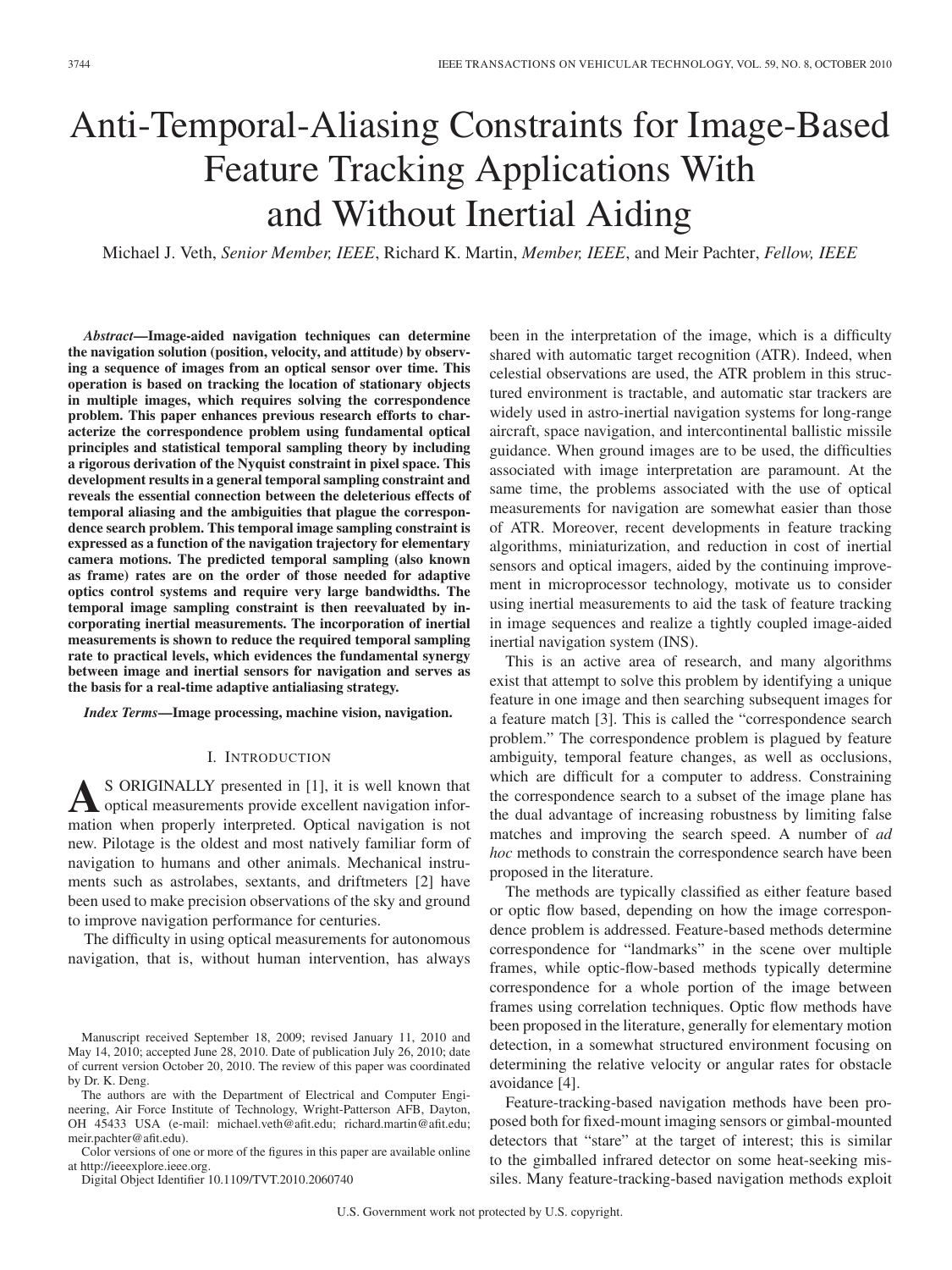knowledge (either *a priori*, through binocular stereopsis, or by exploiting terrain homography) of the target location and solve the inverse trajectory projection problem [5], [6]. If no *a priori* knowledge of the scene is provided, egomotion estimation is completely correlated with estimating the scene. This is referred as the structure-from-motion problem. A theoretical development of the geometry of fixed-target tracking, with no *a priori* knowledge, is provided in [7]. An online (extended-Kalman-filter-based) method for calculating a trajectory by tracking features at an unknown location on the Earth's surface, provided that the topography is known, is given in [8]. Finally, navigation-grade inertial sensors and terrain images collected on a T-38 "Talon" are processed, and the potential benefits of optical-aided inertial sensors are experimentally shown in [9]. The inertially aided feature tracking theory applies to objects with known velocity relative to the camera. The most general class of objects with this property are stationary (relative to the Earth); however, the theory could be applied in other situations where the target velocity might be known. We have not addressed this more-advanced topic in this paper.

Many methods for solving the correspondence problem have been proposed in the computer vision literature. A popular algorithm is the Lucas–Kanade feature tracker [10], which relies on the premise of the invariance of the intensity field between images. It uses a template correlation algorithm to minimize the sum of squared differences between image intensities. The algorithm typically assumes a linear  $(xy$  plane) motion model but can be extended to optimize over affine or bilinear transformations. Other feature correspondence algorithms have been proposed that are invariant to rotations, scaling, or both (e.g., [11]). More robust feature tracking algorithms are typically computationally expensive, and a designer must trade tracking robustness and accuracy for real-time performance.

This paper is organized as follows. Current techniques for constraining the correspondence search problem are outlined in Section II. The general spatial-temporal image sampling problem is described in Section III, which provides a theoretical basis for the derivation of a set of sampling constraints in Sections IV and V for situations where inertial aiding is available and unavailable. The effects of relative motion between the camera and the world are derived in Section VI, and the overall theory is demonstrated using an illustrative case study in Section VII.

# II. CURRENT CORRESPONDENCE CONSTRAINT APPROACHES

Exploiting inertial measurements to constrain the correspondence search has been proposed in the literature. In this section, two methods that exploit inertial measurements are discussed.

Bhanu *et al.* [12] utilize inertial measurements to compensate for rotation between images and to predict the focus of expansion in the second image. Once the second image is derotated and the focus of expansion is established, the correspondence between interest points is calculated using goodness-offit metrics. One relevant metric is the correspondence search constraint placed on each point. This constraint ensures each



Fig. 1. Correspondence search constraint using epipolar lines. Given a projection of an arbitrary point in an initial image, combined with knowledge of the translation and rotation to a second image, the correspondence search can be constrained to an area near the epipolar line. Note that the epipole can be located outside of the image plane, as shown in this example.

interest point lies in a cone-shaped region, with the apex at the focus of expansion, bisected by the line joining the focus of expansion and the interest point in the camera frame at the first image time. While this constraint is not statistically rigorous, it does show the value of using inertial measurements to aid the correspondence problem.

Strelow also incorporates inertial measurements to constrain the correspondence search between image frames [13]. This constraint on the image search space is a similar concept to the field of expansion method proposed by Bhanu *et al.*; however, Strelow generalizes the approach by exploiting epipolar geometry. The projection of an arbitrary point in an image is described by an epipolar line in a second image. All epipolar lines in an image converge at the projection of the focus of the complimentary image. Combining knowledge of the translation and rotation between images and the pixel location of a candidate target in the first image, a correspondence search can then be constrained to an area "near" the epipolar line. This approach is illustrated in Fig. 1.

Strelow's method of using inertial measurements to constrain the correspondence search along an epipolar line is *ad hoc*, since the search space is not statistically defined. This method could be improved by utilizing a stochastically rigorous development.

In previous publications, we have presented an approach that leverages the inertial measurements and any available terrain information to predict the locations and statistical uncertainty of features in a new image [14], [15]. Our goal in this paper is to expand the stochastic constraint theory to an elemental level that is dependent on the inherent optical properties of the sensor. Analyzing the correspondence problem from this perspective reveals the parallel nature between feature correspondence searching and temporal sampling theory in signal processing, which is well understood. As a result, feature correspondence ambiguity is shown to be analogous to temporal aliasing. Thereby, sampling theory can be used to predict and mitigate/avoid the presence of temporal aliasing in the feature space.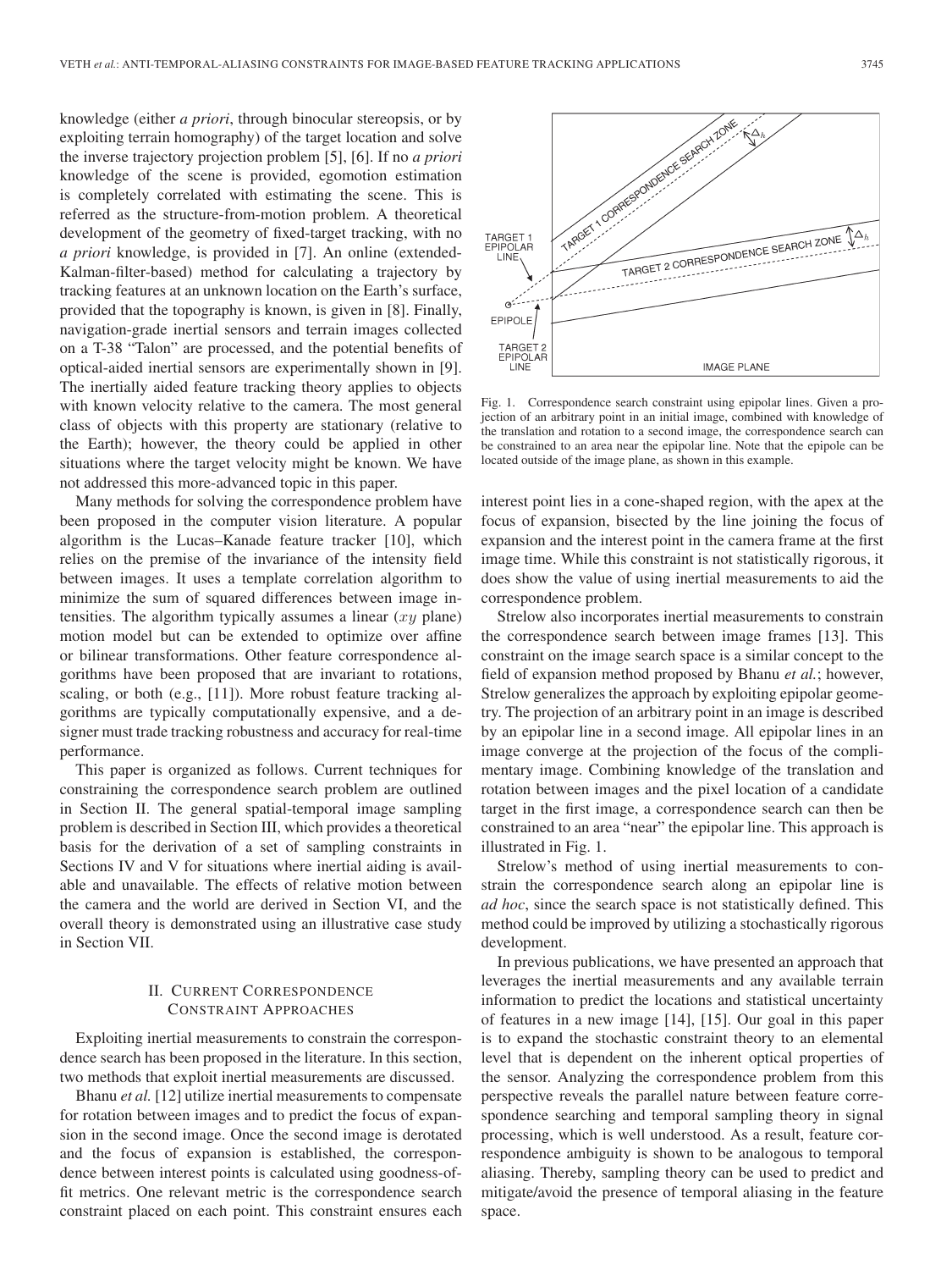

Fig. 2. Digital imaging system. The imaging system transforms the scene into a digital image. The major components of the camera are the optics, the light detector, the amplifier, and the analog-to-digital converter.

In the next section, the theory of image sampling is developed from first principles, with particular attention paid to the anticipated issues with regard to temporal sampling.

# III. GENERAL IMAGE SAMPLING PROBLEM

The mathematical relationships governing spatial-temporal sampling are developed from basic optical and sampling theory. This development provides a theoretical basis that is used to develop temporal sampling constraints in subsequent sections. In this paper, temporal sampling rates and frame rates are used synonymously.

Notation:  $(\cdot)^*, (\cdot)^T, (\cdot)^H$ , and  $E\{\cdot\}$  denote complex conjugate, matrix transpose, Hermitian (conjugate) transpose, and statistical expectation, respectively, and  $j = \sqrt{-1}$  is the unit imaginary number. Throughout,  $\nu$  denotes a spatial frequency in units of *per meter*, and f denotes a temporal frequency in units of *hertz*.

For clarity, the applicable sensor modeling development is included from [1]. A digital imaging device is, in essence, a sampler of light intensity patterns in three dimensions: two spatial and one temporal. Analyzing the effects of the sampling process on image sequences resulting from camera motion with due regard given to the motion's dynamics has very important implications on how to properly interpret image sequences to derive navigation information.

## *A. Effects of Egomotion on Image Formation*

As discussed in the previous section, the recorded image is a representation of the optical intensity patterns generated by a scene. The projection function is a function of the scene itself, the camera optical properties, and the pose (i.e., relative position and orientation) of the camera and scene. This strong coupling between camera pose and the image is the basis for the rapidly growing research efforts dedicated to exploiting images to determine changes in camera pose. In this section, the geometric projection function is developed using a pinhole camera model. This model will be used as a basis to quantify the effects of egomotion and temporal sampling.

# *B. Optical Sensor Model*

An optical sensor is a device designed to measure the intensity of optical energy (light) entering the sensor through an aperture. Imaging sensors consist of an array of light-sensitive detectors that create a 2-D light intensity measurement (i.e., sampled image). In this section, the basic physical properties of an optical sensor are presented, and a model representing an optical sensor is given.

For the purposes of this discussion, the *world* is defined as a collection of all real objects. Some objects are sources of radiometric illumination or *radiance*. These light sources illuminate the world and interact with the other physical objects through various types of reflection. The amount of light along a certain direction is defined as the *irradiance* [3]. The physical irradiance pattern entering the aperture of the optical sensor is defined as the *scene* and is represented by a continuous array of nonnegative real numbers, i.e.,  $o(x, y, t)$ , projected onto the image plane. For the purposes of this discussion, the irradiance sources are constrained to an arbitrary piecewise-continuous Lambertian surface in three dimensions.

A digital optical imaging sensor consists of an aperture, a lens, a detector array, and a sampling array, as shown in Fig. 2. The lens focuses the scene on the detector array. The light pattern focused on the detector array is defined as the *image* and is represented by  $\mathbf{i}(x, y, t)$ . In statistical terms, the *image* is the mean photon arrival rate and is defined by a Poisson distribution [16]. The detector array converts the light energy into a voltage or a charge that is converted to a digital value by the sampling array. The sampling array is assumed to be a square grid, although other patterns can be designed (e.g., honeycomb) [17].

The lens is an analog low-pass filter in the spatial domain, with a cutoff frequency  $(\nu_c)$  determined by the aperture  $(D)$ , wavelength of light source  $(\lambda)$ , and focal length of the camera  $(f_0)$  [16]:

$$
\nu_c = \frac{D}{\lambda f_0} \tag{1}
$$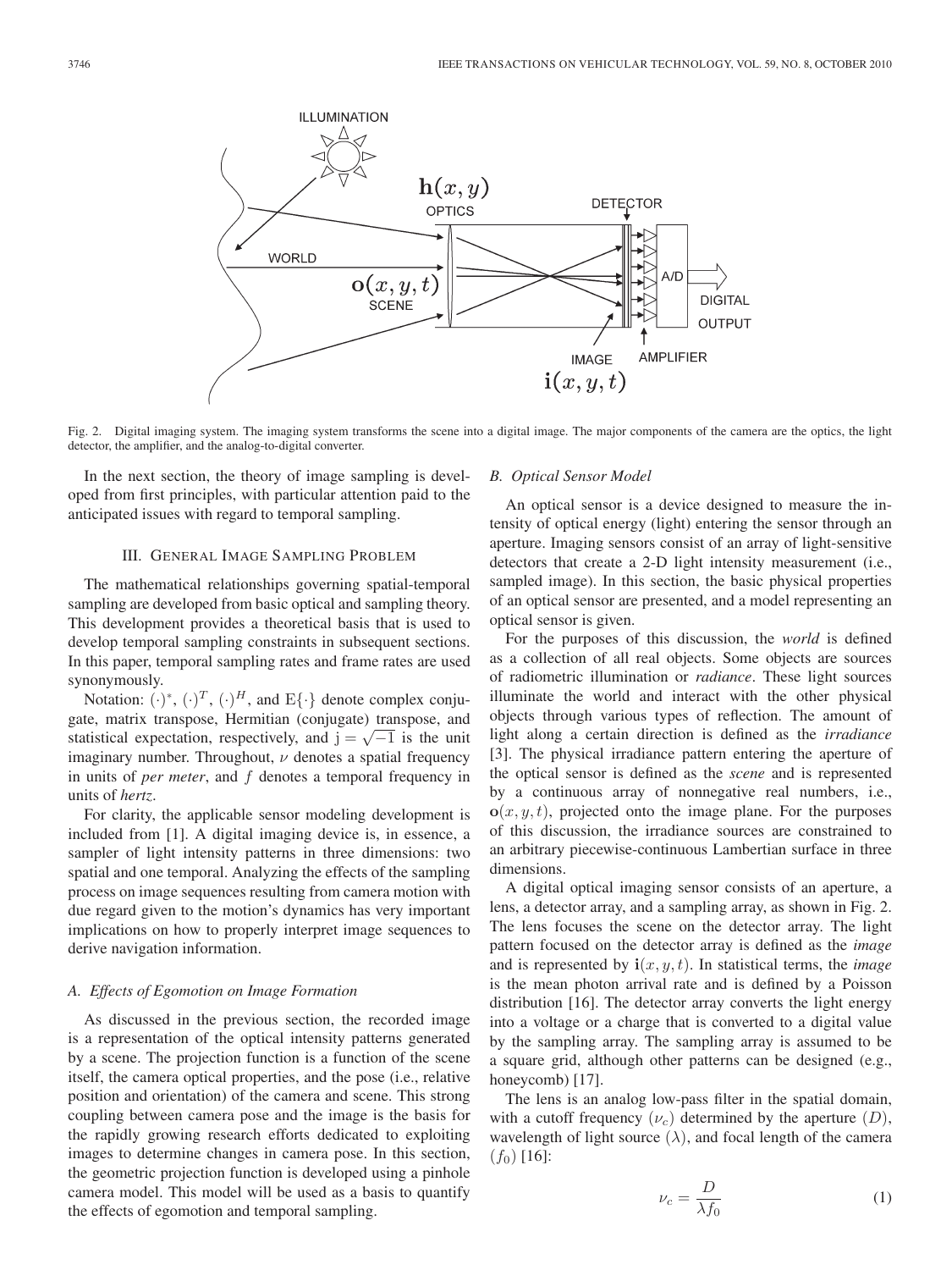

Fig. 3. Effects of camera optics on image spatial frequency. The camera optics act as a low-pass filter with a cutoff frequency of  $\nu_c$ . The scene, which is wideband, appears as a band-limited image on the detector array.

Thus, a scene consisting of a point source of light (delta function intensity) would appear slightly blurred (spread) on the image plane. Assuming spatial invariance, this blurring due to the lens is represented by the *point spread function* (PSF), which is denoted as  $h(\xi, \rho)$ , where  $\xi$  and  $\rho$  are the spatial differences in the  $x$ - and  $y$ -directions, respectively. The image in the spatial domain can now be mathematically expressed as the convolution of the scene and PSF [18], i.e.,

$$
\mathbf{i}(x, y, t) = \int_{\xi \in \mathbf{X}} \int_{\rho \in \mathbf{Y}} \mathbf{o}(\xi, \rho, t) \mathbf{h}(x - \xi, y - \rho) d\rho d\xi.
$$
 (2)

The image is physically continuous in space and time. This continuous function of three variables is then sampled and converted to an array of (digital) numbers. Concerning the sample process, the light energy in the image is integrated in each pixel over a temporal period defined as the *dwell time*  $(\Delta t)$ . The sampled image  $(i_s[m,n,t_k])$  is obtained for integer pixel location  $(m, n)$  and sample time  $t_k$  as

$$
\mathbf{i}_{s}(m,n,t_{k}) = \int_{m-\Delta x/2}^{m+\Delta x/2} \int_{n-\Delta y/2}^{n+\Delta y/2} \int_{t_{k}-\Delta t/2}^{t_{k}+\Delta t/2} \mathbf{i}(x,y,t_{k}) dx dy dt
$$
 (3)

where  $\Delta x$  and  $\Delta y$  correspond to the pixel dimensions in the  $x$ - and  $y$ -directions, respectively. The frequency-domain representation of the PSF  $\mathbf{H}(\nu_x, \nu_y)$  is called the *optical transfer function*. Applying the Fourier transform to the image equation (2) yields

$$
\mathbf{i}(\nu_x, \nu_y, t) = \mathbf{o}(\nu_x, \nu_y, t)\mathbf{h}(\nu_x, \nu_y).
$$
 (4)

In most conditions, the projected scene can be treated as a wideband function relative to the optical transfer function (i.e.,  $\nu_{c<sub>scene</sub>} \gg \nu_{c<sub>OFF</sub>}$ ). This results in the following spatial frequency limitation of the projected image:

$$
\mathbf{i}(\nu_x, \nu_y, t) = 0 \qquad \forall \sqrt{\nu_x^2 + \nu_y^2} > \nu_c \tag{5}
$$

with autocorrelation function denoted as  $R_i(x, y)$ . This relationship is graphically expressed in Fig. 3.

For simplicity, we will assume that the primary time dependence of the observations is due to spatial translations, i.e.,

$$
\mathbf{i}(x, y, t) = \mathbf{i}\left(x - \delta_x(t), y - \delta_y(t), 0\right). \tag{6}
$$

This is a reasonable assumption if we are rapidly sampling and focusing on a small subregion of the image, e.g., for feature tracking. Due to the various effects discussed in [1], we assume that the instantaneous velocity of the translation is  $(\dot{s}_x^{\text{proj}}, \dot{s}_y^{\text{proj}})$ , which is bounded in magnitude by  $\dot{s}_{\text{max}}$ .

The cutoff frequency of the PSF dictates that the image be spatially sampled at

$$
\Delta_x = \Delta_y = \Delta_{\text{pixel}} \le \frac{1}{2\nu_c}.\tag{7}
$$

The goal of this paper is to determine the temporal sampling rate necessary to enable feature correspondence determination across successive frames with minimal effort. This is equivalent to requiring that a feature not move more than one pixel between successive frames. This, in turn, is equivalent to requiring that the image be sampled fast enough such that there is no temporal aliasing in a given pixel when viewed as a function of time.

# IV. INERTIAL NAVIGATION SYSTEM-UNAIDED TEMPORAL SAMPLING REQUIREMENTS

Given the model in Section III-B, the worst-case scenario is when the scene is being translated with a constant rate  $\dot{s}_{\rm max}$  in either direction. Assuming that the motion is in the  $x$ -direction, viewing pixel  $(x_o, y_o)$  over time yields the continuous-time intensity signal  $u(t)$  given by

$$
u(t) \stackrel{\Delta}{=} \mathbf{i}(x_o, y_o, t) = \mathbf{i}(x_o + \dot{s}_{\text{max}}t, y_o, 0). \tag{8}
$$

The Fourier transform of  $u(t)$  is related to the PSF, which, in turn, will provide a Nyquist criterion for sampling. It is easy to derive the 1-D Fourier transform pair, i.e.,

$$
\mathbf{i}(x, y_o, 0) \Longleftrightarrow \int \mathbf{I}(\nu, \nu_y) e^{j2\pi \nu_y y_o} \, d\nu_y \stackrel{\Delta}{=} V(\nu). \tag{9}
$$

Since  $I(\nu_x, \nu_y)=0$  for  $\nu_x \geq \nu_c$ , we also have  $V(\nu)=0$  for  $\nu \geq \nu_c$ . Using  $V(\nu)$ , the Fourier transform of  $u(t)$  is

$$
U(f) = \int \mathbf{i}(x_o + \dot{s}_{\text{max}}t, y_o, 0)e^{-j2\pi ft} dt
$$
 (10)  

$$
= \frac{1}{\dot{s}_{\text{max}}}e^{j2\pi (f/\dot{s}_{\text{max}})x_o} \int \mathbf{i}(x, y_o, 0)e^{-j2\pi (f/\dot{s}_{\text{max}})x} dx
$$

$$
(11)
$$

$$
=\frac{1}{\dot{s}_{\text{max}}}e^{j2\pi\left(\frac{f}{s_{\text{max}}}\right)x_o}V\left(\frac{f}{s_{\text{max}}}\right) \tag{12}
$$

and  $U(f)=0$  for  $f/\dot{s}_{\text{max}} \geq \nu_c$  or, equivalently, for  $f \geq$  $\dot{s}_{\text{max}}\nu_c$ . Thus, the Nyquist temporal sampling criterion is

$$
f_t \ge 2\dot{s}_{\text{max}}\nu_c. \tag{13}
$$

Assuming square pixels that are sized according to the spatial Nyquist sampling constraint (i.e.,  $\nu_x = \nu_y = 2\nu_c$ ) results in the following pixel size (7):

$$
\Delta_{\text{pixel}} = \frac{1}{2\nu_c}.\tag{14}
$$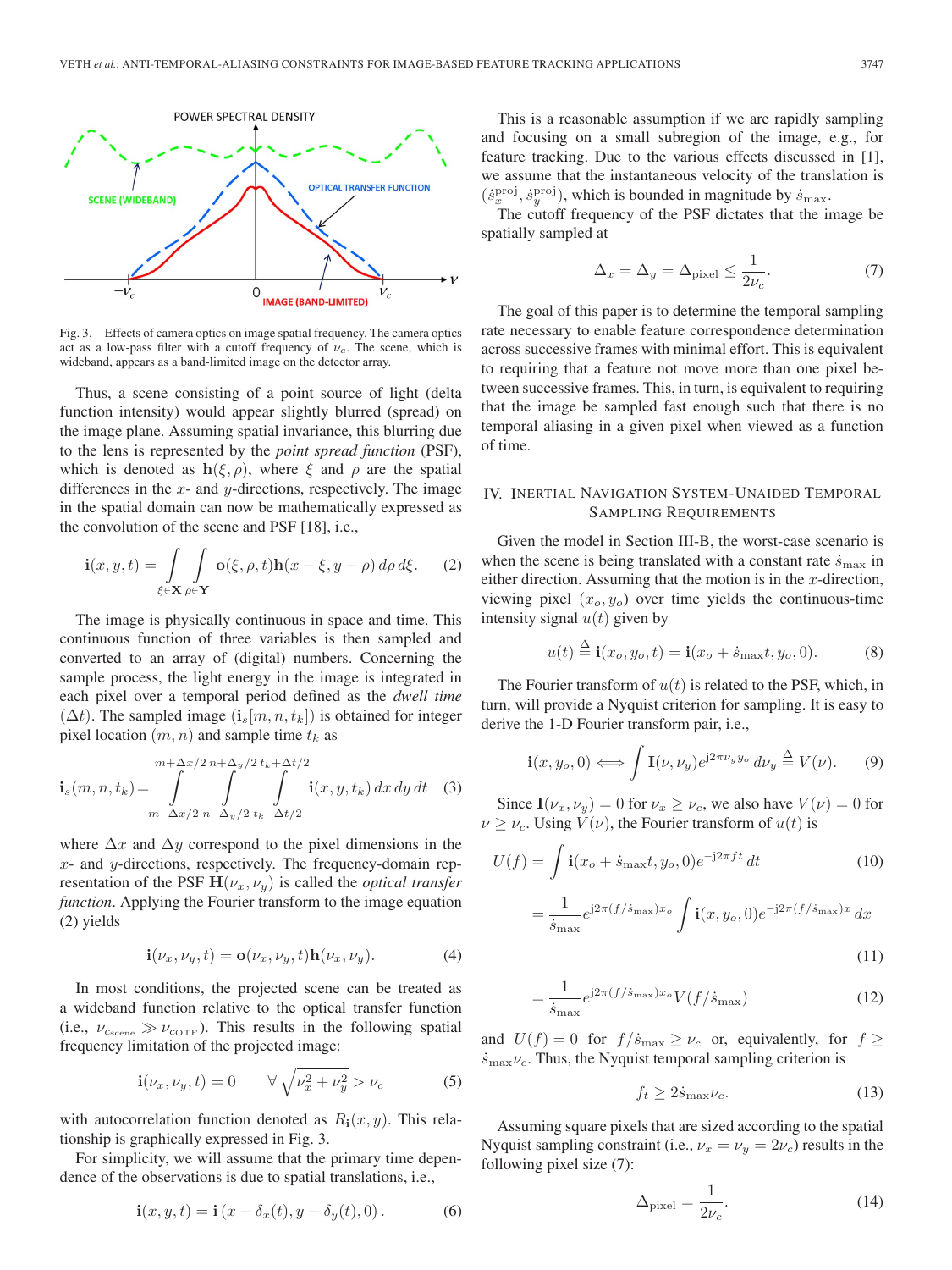Substituting (14) into (13) results in the normalized temporal sampling constraint, i.e.,

$$
f_t \ge \frac{\sqrt{\left(\dot{s}_x^{\text{proj}}\right)^2 + \left(\dot{s}_y^{\text{proj}}\right)^2}}{\Delta_{\text{pixel}}}.\tag{15}
$$

As a result, to minimize temporal aliasing, the Nyquist rate can be achieved by ensuring that no feature moves more than one half of the minimum distance between intensity peaks in the image plane. Given an optical cutoff frequency of  $\nu_c$ , the temporal sampling interval  $T_s$  should be chosen such that the maximum image shift due to camera motion is less than  $1/2v_c$ . This implies a fundamental interrelationship between the minimum spatial and temporal sampling intervals, which is somewhat similar to the spatial-temporal discretization constraint found when solving the heat partial differential equation, which is also known as the von Neumann condition [19].

In the next section, a mathematical model describing the relationship between point locations in the world and the image will be derived. The resulting projection equations will be used to calculate appropriate temporal sampling intervals, based on scene geometry and camera motion.

### V. INERTIAL NAVIGATION SYSTEM-AIDED SAMPLING

Now, assume that an INS is used to recenter each frame based on the estimated motion of the camera with respect to the scene. The time-dependent translation becomes a random process that is represented by  $\delta_x(t)$  and  $\delta_y(t)$  in the x- and y-directions, respectively. For simplicity, we model this as a Wiener process, with distribution

$$
\begin{bmatrix} \delta_x(t) \\ \delta_y(t) \end{bmatrix} \sim \mathcal{N}\left( \begin{bmatrix} 0 \\ 0 \end{bmatrix}, \begin{bmatrix} \sigma^2 t & 0 \\ 0 & \sigma^2 t \end{bmatrix} \right) \tag{16}
$$

where  $\sigma$  is given in [1] as

$$
\sigma = f_0 \sqrt{q_w} \tag{17}
$$

$$
q_w = 4.2 \times 10^{-7} \tag{18}
$$

where  $\sigma$  is in units of  $m\sqrt{s}$ , and  $q_w$  is in units of rad/s.

To determine the sampling rate, we must find the cutoff frequency of the power spectral density (PSD) of the random process, i.e.,

$$
\mathbf{i}(x_o, y_o, t) = \mathbf{i}(x_o - \delta_x(t), y_o - \delta_y(t), 0).
$$
 (19)

For simplicity, consider a 1-D version of the problem, i.e.,

$$
\mathbf{i}(x_o, t) = \mathbf{i}(x_o - \delta(t), 0). \tag{20}
$$

The PSD of  $\mathbf{i}(x_o,t)$  is the Fourier transform of its autocorrelation function. The autocorrelation function is

$$
R(\tau) = \mathcal{E}\left\{ \mathbf{i}(x_o, 0)\mathbf{i}\left(x_o - \delta\left(|\tau|\right), 0\right) \right\}.
$$
 (21)

Treating **o** as a random process and breaking up the expectation into expectation over **o** and  $\delta$  in turn, we get the



Fig. 4. Function  $p_{\delta}(\delta; \tau)$  for  $\delta = \sigma = 1$ , as a function of  $\tau$ .

following:

$$
R(\tau) = \mathbf{E}_{(\delta\tau)} \left\{ \mathbf{E}_{\mathbf{o}} \left\{ \mathbf{i}(x_o, 0) \mathbf{i}(x_o - \delta(|\tau|), 0) \right\} \right\}
$$
(22)  

$$
= \int p_{\delta}(\delta\tau) \underbrace{\left[ \int p_{\mathbf{o}}(\mathbf{o}) \mathbf{i}(x_o, 0) \mathbf{i}(x_o - \delta, 0) d\mathbf{o} \right]}_{R_{\mathbf{i}}(\delta)} d\delta
$$

$$
=E_{(\delta\tau)}\left\{R_i(\delta)\right\}.
$$
\n(23)

Thus, the autocorrelation function of a pixel is the expected value of the autocorrelation of a single frame of the image. The expected value is taken with respect to a spatial shift of  $\delta$ , where δ is normally distributed as in (16), and the time variable  $τ$ is a parameter of the distribution  $p_{\delta}(\delta; \tau)$ . This distribution is shown as a function of  $\tau$  in Fig. 4.

Taking the Fourier transform of  $R(\tau)$  with respect to  $\tau$  and then representing  $R_i(\delta)$  in terms of its Fourier transform, we get the following:

$$
S(f) = \int \left[ \int p_{\delta}(\delta \tau) R_{\mathbf{i}}(\delta) d\delta \right] e^{-j2\pi f \tau} d\tau
$$

$$
= \int \int p_{\delta}(\delta \tau) \int S_{\mathbf{i}}(\nu) e^{j2\pi \nu \delta} d\nu d\delta e^{-j2\pi f \tau} d\tau
$$

$$
= \int \int S_{\mathbf{i}}(\nu) \left[ \int p_{\delta}(\delta \tau) e^{j2\pi \nu \delta} d\delta \right] e^{-j2\pi f \tau} d\nu d\tau. (24)
$$

The bracketed term in the last line of (24) is the Fourier transform of a Gaussian, which is itself a Gaussian; hence

$$
S(f) = \int S_{\mathbf{i}}(\nu) \left[ \int e^{-(2\pi^2 \sigma^2 \nu^2)|\tau|} e^{-j2\pi f \tau} d\tau \right] d\nu. \tag{25}
$$

The bracketed term in (25) is the Fourier transform of a twosided exponential, which can also be computed via a lookup table, i.e.,

$$
S(f) = \int S_{\mathbf{i}}(\nu) \left[ \frac{\sigma^2 \nu^2}{\pi^2 \sigma^4 \nu^4 + f^2} \right] d\nu.
$$
 (26)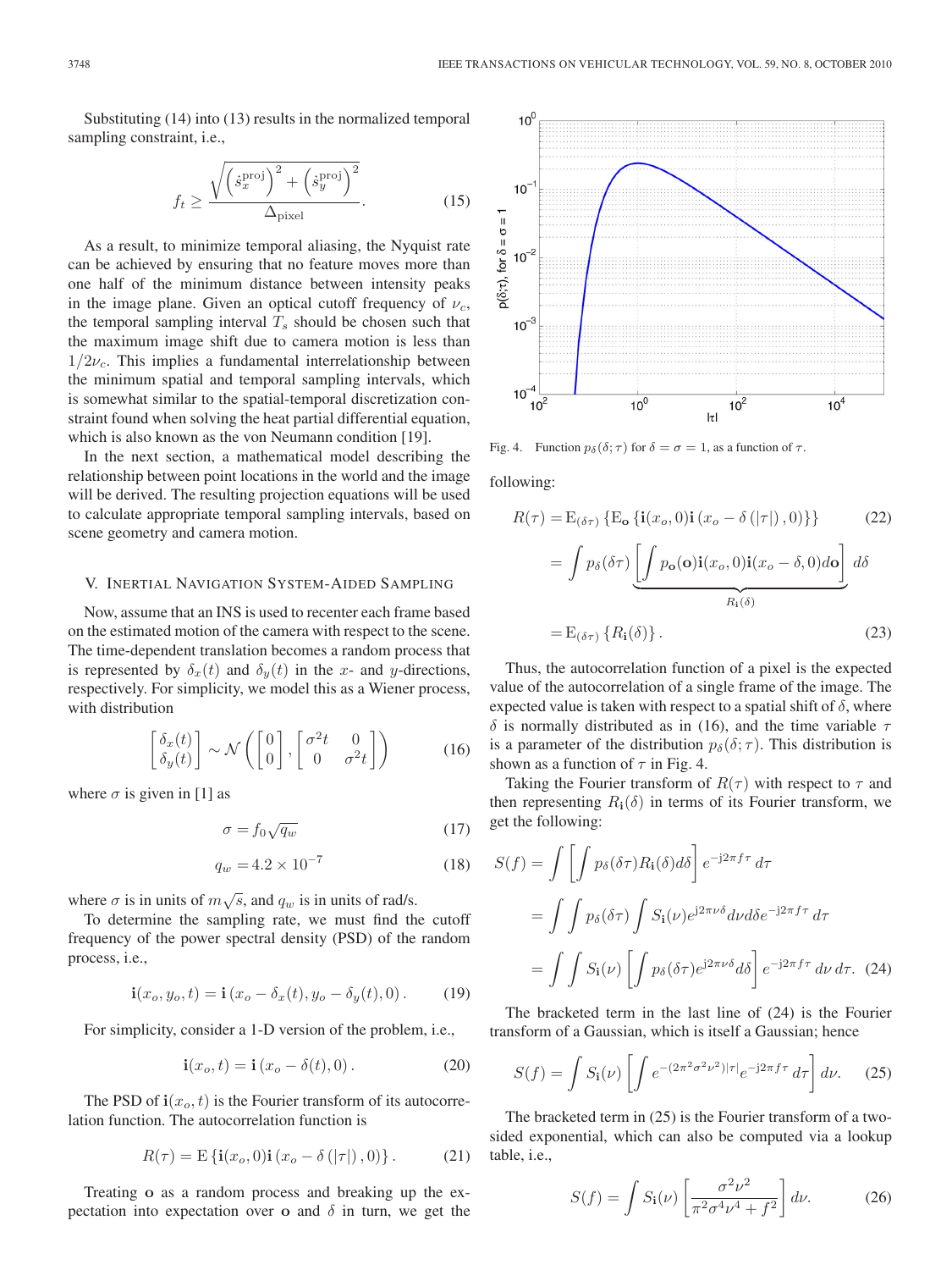If a similar analysis is performed in 2-D, the result analogous to (26) can be shown to be

$$
S(f) = \int \int S_{\mathbf{i}}(\mu, \nu) \left[ \frac{\sigma^2 (\mu^2 + \nu^2)}{\pi^2 \sigma^4 (\mu^2 + \nu^2)^2 + f^2} \right] d\mu \, d\nu. \tag{27}
$$

Equation (27) cannot be further simplified without assuming a specific form for  $R_i(\delta_x, \delta_y)$  or, equivalently, for  $S_i(\mu, \nu)$ . However, note that we have previously assumed that  $S_i(\mu, \nu)$  = 0 for  $\sqrt{\mu^2 + \nu^2} \geq \nu_c$ . Moreover, the bracketed term in (27) will rapidly drop off for  $f > \pi \sigma^2 (\mu^2 + \nu^2)$ . Thus, (27) has an approximate cutoff frequency of  $\pi \sigma^2 \nu_c^2$ , yielding an approximate Nyquist temporal sampling criterion of

$$
f_t \gtrsim 2\pi\sigma^2 \nu_c^2 \big|_{\nu_c = \frac{1}{2\Delta_{\text{pixel}}}} = 2\pi f_0^2 q_w \left(\frac{1}{4\Delta_{\text{pixel}}^2}\right)
$$

$$
= \frac{\pi}{2} \frac{f_0^2 q_w}{\Delta_{\text{pixel}}^2}.
$$
 (28)

Thus, a rough bound for the maximum sampling interval is

$$
T_s \le \left(\frac{2}{\pi}\right) \frac{\Delta_{\text{pixel}}^2}{f_0^2 q_w}.\tag{29}
$$

The rate of variance increase  $\sigma^2$  has units of square meters per second and the frequency  $\nu_c$  has units of per meter; hence,  $f_t$  has units of hertz.

Consider the specific cases of a PSD with a triangular or a rectangular cross section, i.e.,

$$
S_{\mathbf{i}}^{\text{tri}}(\mu,\nu) = \begin{cases} 1 - \sqrt{\mu^2 + \nu^2}/\nu_c, & \sqrt{\mu^2 + \nu^2} \le \nu_c \\ 0, & \text{else} \end{cases} (30)
$$

$$
S_{\mathbf{i}}^{\text{rect}}(\mu,\nu) = \begin{cases} 1, & \sqrt{\mu^2 + \nu^2} \le \nu_c \\ 0, & \text{else.} \end{cases} \tag{31}
$$

The triangular PSD is representative of most imaging devices. On the other hand, the rectangular PSD will give us a bound on performance and force us to choose the most conservative sampling frequency, since it has the most highfrequency content of all PSDs with a cutoff frequency of  $\nu_c$ . Converting (27) into polar coordinates, we get the following:

$$
S(f) = \int_{0}^{2\pi} \int_{0}^{\nu_c} S_{\mathbf{i}}(\rho,\theta) \left[ \frac{\sigma^2 \rho^2}{\pi^2 \sigma^4 \rho^4 + f^2} \right] \rho \, d\rho \, d\theta. \tag{32}
$$

Making the substitutions  $z = \sigma \rho / \sqrt{f}$  and  $z_c = \sigma \nu_c / \sqrt{f}$  and substituting in the two example PSDs, we get the following:

$$
S^{\text{tri}}(f) = \frac{2\pi}{\sigma^2} \int_{0}^{z_c} \left(1 - \frac{z}{z_c}\right) \frac{z^3}{\pi^2 z^4 + 1} \, dz \tag{33}
$$

$$
S^{\text{rect}}(f) = \frac{2\pi}{\sigma^2} \int_{0}^{z_c} \frac{z^3}{\pi^2 z^4 + 1} \, dz. \tag{34}
$$

The first integral can numerically be evaluated as a function of  $z_c$ , allowing numerical evaluation of  $S<sup>tri</sup>(f)$  in terms of



Fig. 5. PSD of a pixel over time, recentered using the INS measurements, assuming a triangular or a rectangular PSD for a single observed image frame.

 $f/(\pi \sigma^2 \nu_c^2)$ . The latter integral can be evaluated in closed form as

$$
S^{\text{rect}}(f) = \frac{1}{2\pi\sigma^2} \ln\left(1 + \frac{\pi^2 \sigma^4 \nu_c^4}{f^2}\right). \tag{35}
$$

The two resulting PSDs are shown in Fig. 5. Note that they exhibit a delta-function-like behavior in that, at  $f = 0$ , they go to infinity, but the spikes are infinitesimally narrow with a finite area.

To obtain an approximate temporal Nyquist sampling criterion, consider the fraction of the energy in each PSD within  $-\Delta < f < \Delta$ . For the triangular image PSD, this must be numerically evaluated, but for the rectangular image PSD, it can be shown that

$$
\frac{\int_{-\Delta}^{\Delta} S^{\text{rect}}(f) df}{\int_{-\infty}^{\infty} S^{\text{rect}}(f) df} = \frac{2}{\pi} \tan^{-1}(\gamma) + \frac{\gamma}{\pi} \ln(1 + \gamma^{-2}) \quad (36)
$$

$$
\gamma \stackrel{\Delta}{=} \frac{\Delta}{\pi \sigma^2 \nu_c^2}.
$$
\n(37)

One minus the ratio in (36) and the analogous numerical result for the triangular PSD are plotted in Fig. 6. The approximate bound in (28), corresponding to  $\gamma = 1$ , captures all but 30% of the energy for the conservative bound (from the rectangular image PSD) and all but 20% of the energy of the more representative bound (from the triangular image PSD). The amount of energy that causes temporal aliasing will drop to 2% to 3% if the sampling frequency is increased by an order of magnitude.

#### VI. EGOMOTION EFFECTS ON TEMPORAL SAMPLING

In the previous section, the effects of egomotion on the formation of the image are presented. In this section, the egomotion effects on temporal sampling are illustrated. Reducing the spatial dimensionality of the problem from two to one is performed to illustrate the effects of egomotion on temporal sampling in a manner that is easier to visualize.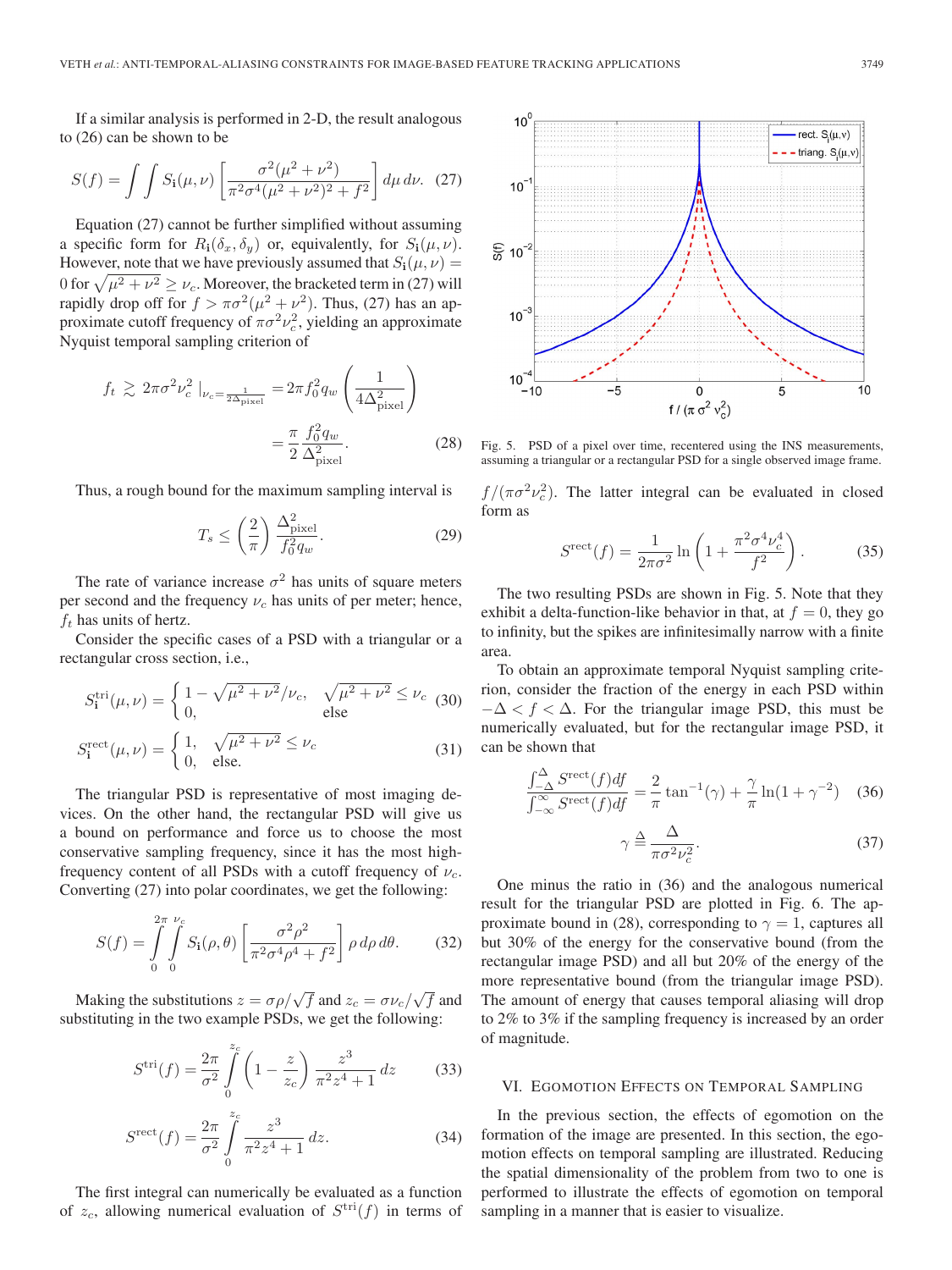

Fig. 6. Fraction of energy of the PSD outside of  $-\Delta < f < \Delta$ . The solid curve was analytically evaluated, and the dashed curve was numerically evaluated.



Fig. 7. Camera image array. The camera imager consists of an  $(M \times N)$ array of pixels. The physical height and width of the array are represented by  $H$  and  $W$ , respectively.

## *A. Reference Frames and Notation*

In this paper, three reference frames are used to describe the general imaging problem. The *navigation reference frame* is a 3-D orthogonal basis used to represent locations relative to the world with respect to an arbitrary origin. A vector coordinitized in the navigation reference frame is denoted using the "n" superscript, e.g.,  $p<sup>n</sup>$ . The *camera reference frame* is a 3-D orthogonal basis with origin located at the optical center of the camera, with the  $z$ -axis pointing toward the principal point (out the front of the camera). The  $x$ - and  $y$ -axes are aligned as shown in Fig. 7. A vector coordinitized in the camera reference frame is denoted using the "c" superscript, e.g.,  $s^c$ . Finally, the *pixel plane* reference frame is a 2-D orthogonal basis used to represent a pixel location on the image plane. A vector coordinitized in the pixel plane reference frame is denoted using the " $pix$ " superscript, e.g.,  $s<sup>pix</sup>$ . The pixel plane reference frame is measured in units of pixels. For simplicity, it is assumed that the inertial sensor is rigidly mounted to the imaging device such that motion of the camera with respect to the inertial frame is observed. This assumption can be made without loss of generality as *any* camera motions are captured whether the camera/IMU sensor is mounted on a pan/tilt rig or when mounted on a 6-degree-of-freedom platform.

## *B. Projection Theory*

The camera optical properties define the relationship between the scene and the projected image. Recalling the simple camera model (see Fig. 2), the lens focuses the incoming irradiance pattern (i.e., scene) onto the image plane. For a theoretical thin lens, the projection is a function of the focal length of the lens and the distance from the lens. This relationship is expressed by the *fundamental equation of the thin lens* [3], i.e.,

$$
\frac{1}{Z} + \frac{1}{z} = \frac{1}{f_0} \tag{38}
$$

where  $Z$  is the distance from the object to the lens,  $z$  is the distance from the lens to the image plane, and  $f_0$  is the focal length.

As the aperture of the thin lens decreases to zero, the system can be modeled as a pinhole camera. In this model, all incoming light must pass through the optical center and is projected on an image plane located at a distance  $f$  from the lens. The resulting image is an inverted projection of the scene.

This model can further be simplified by placing a virtual image plane in front of the optical center. Given a point source at location  $s^c \in \mathbb{R}^3$ , the resulting location of the point source on the image plane, relative to the optical center of the camera, is given by

$$
\mathbf{s}_{\text{proj}}^{c} = \left(\frac{f_0}{s_z^c}\right) \mathbf{s}^c = f_0 \underline{\mathbf{s}}^c \tag{39}
$$

where  $s_z^c$  is the distance of the point source from the optical center of the camera in the  $z_c$  direction. The underline indicates a vector expressed in homogeneous notation, which is given by

$$
\underline{\mathbf{s}}^c = \frac{1}{s_z^c} \mathbf{s}^c. \tag{40}
$$

To interpret the calculated projection in a digital image, the physical image plane coordinates must be converted to a coordinate system based on pixel location. The following development defines the pixel coordinate system and derives the transformation from the physical image plane to the pixel location. The image plane consists of an  $(M \times N)$  grid of rectangular pixels with height  $H$  and width  $W$ , shown in Fig. 7. The origin of the projection frame is located at the physical center of the array. The origin of the pixel coordinate system is located beyond the upper left corner of the array, such that the center of the upper left pixel corresponds to the  $(1, 1)$  pixel coordinate. This definition of pixel coordinates corresponds to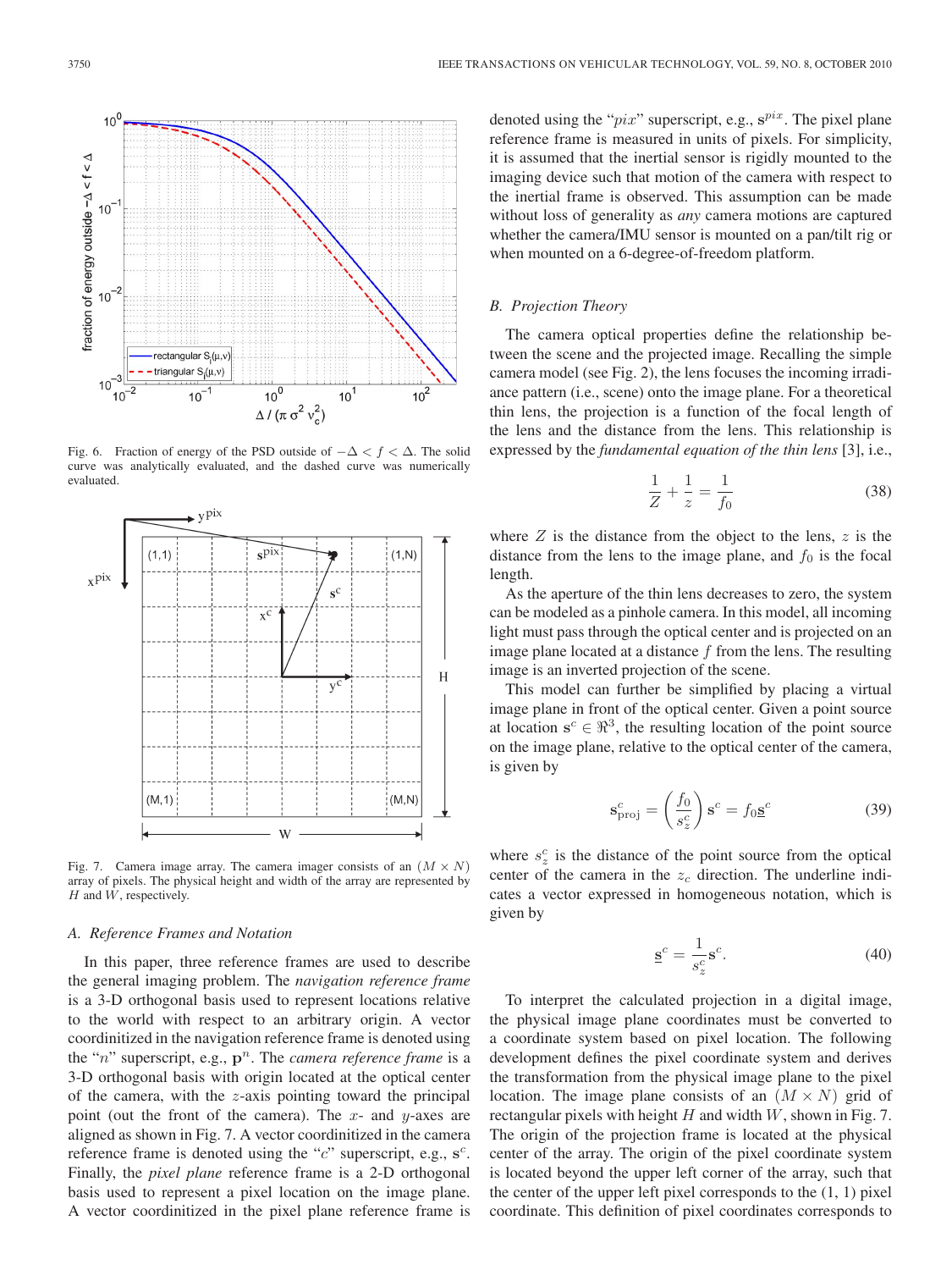

Fig. 8. Target to image transformation geometry. The relationship between the camera position (**p**) and the target location (**t**) can be expressed in pixel coordinates using transformations based on the navigation state and intrinsic camera parameters.

the elemental matrix locations when the image is stored in a computer. This can be expressed as a two-element vector, i.e.,

$$
\mathbf{s}^{\text{pix}} = \begin{bmatrix} u \\ v \end{bmatrix} \tag{41}
$$

where  $u$  and  $v$  are the row and column corresponding to the pixel of interest, with units of *pixels*.

The transformation from the projection coordinates to pixel coordinates is given by

$$
\mathbf{s}^{\text{pix}} = \begin{bmatrix} -\frac{1}{\Delta_x} & 0 & 0\\ 0 & \frac{1}{\Delta_y} & 0 \end{bmatrix} \mathbf{s}^c_{\text{proj}} + \begin{bmatrix} \frac{M+1}{2} \\ \frac{N+1}{2} \end{bmatrix}
$$
(42)

where  $\Delta_x$  and  $\Delta_y$  are the sizes of the pixels in the x-and ydirections, respectively, which are defined as

$$
\Delta_x = \frac{H}{M} \tag{43}
$$

$$
\Delta_y = \frac{W}{N}.\tag{44}
$$

Combining (39) and (42) and expressing the projected pixel location vector using homogeneous coordinates yields the following affine transformation from the camera frame to the pixel location:

$$
\mathbf{s}^{\text{pix}} = \begin{bmatrix} -\frac{f_0}{\Delta_x} & 0 & \frac{M+1}{2} \\ 0 & \frac{f_0}{\Delta_y} & \frac{N+1}{2} \end{bmatrix} \mathbf{s}^c \tag{45}
$$

$$
=\mathbf{T}_c^{\text{pix}}\mathbf{\underline{s}}^c.\tag{46}
$$

A transformation from a landmark location in navigation frame coordinates to pixel coordinates can now be derived based on the navigation state. The geometry is shown in Fig. 8. The line-of-sight vector **s** is the vector difference between the target location **t** and the camera position, which are both available in navigation frame coordinates, i.e.,

$$
\mathbf{s}^n = \mathbf{t}^n - \mathbf{p}^n. \tag{47}
$$

The resultant vector can be transformed to the camera reference frame using the navigation-to-camera frame direction cosine matrix, i.e.,

$$
\mathbf{s}^c = \mathbf{C}_n^c \mathbf{s}^n. \tag{48}
$$

Finally, the pixel location is calculated using (46).

## *C. Apparent Pixel Motion Calculations*

The previous development is extended to illustrate the apparent pixel motion of a point feature due to relative motion. The development begins by recalling the camera-to-pixel transformation shown in  $(39)$ – $(48)$ , i.e.,

$$
\mathbf{s}^{\text{pix}} = \mathbf{T}_c^{\text{pix}} \mathbf{s}^c = \mathbf{T}_c^{\text{pix}} \mathbf{s}^c / s_z^c \tag{49}
$$

where the camera frame line of sight vector  $s^c$  is given by

$$
\mathbf{s}^c = \mathbf{C}_n^c [\mathbf{t}^n - \mathbf{p}^n]. \tag{50}
$$

The apparent pixel motion is derived by taking the derivative of **s**pix with respect to time, i.e.,

$$
\dot{\mathbf{s}}^{\text{pix}} = \mathbf{T}_c^{\text{pix}} \dot{\mathbf{s}}^c \tag{51}
$$

where

$$
\dot{\mathbf{S}}^c = \frac{s_z^c \dot{\mathbf{S}}^c - \mathbf{S}^c \dot{s}_z^c}{\left(s_z^c\right)^2}.
$$
 (52)

The time derivative of the camera frame line-of-sight vector is given by

$$
\dot{\mathbf{s}}^c = \mathbf{C}_n^c \Omega_{cn}^n [\mathbf{t}^n - \mathbf{p}^n] + \mathbf{C}_n^c [\dot{\mathbf{t}}^n - \dot{\mathbf{p}}^n]
$$
(53)

where  $\Omega_{cn}^{n}$  is the skew-symmetric form of the angular rate of the camera to the navigation frame, which is expressed in the navigation frame. The skew-symmetric form is defined in [20]. Expressing the rotations in the camera frame yields the following equivalent form:

$$
\dot{\mathbf{s}}^c = -\mathbf{\Omega}_{nc}^c \mathbf{s}^c + \mathbf{C}_n^c [\dot{\mathbf{t}}^n - \dot{\mathbf{p}}^n]. \tag{54}
$$

An analysis of (54) shows that the change in line-of-sight vector is a function of both the camera rotation and relative translational motion between the camera and landmark of interest.

In many cases, the landmark motion relative to the navigation frame is insignificant and can be neglected. Applying this assumption and coordinitizing the camera translational motion in the camera frame yields

$$
\dot{\mathbf{s}}^c = -\mathbf{\Omega}_{nc}^c \mathbf{s}^c - \mathbf{v}^c \tag{55}
$$

where  $\mathbf{v}^c$  is the velocity of the camera, relative to the navigation frame, coordinitized in the camera frame. Combining (51), (52),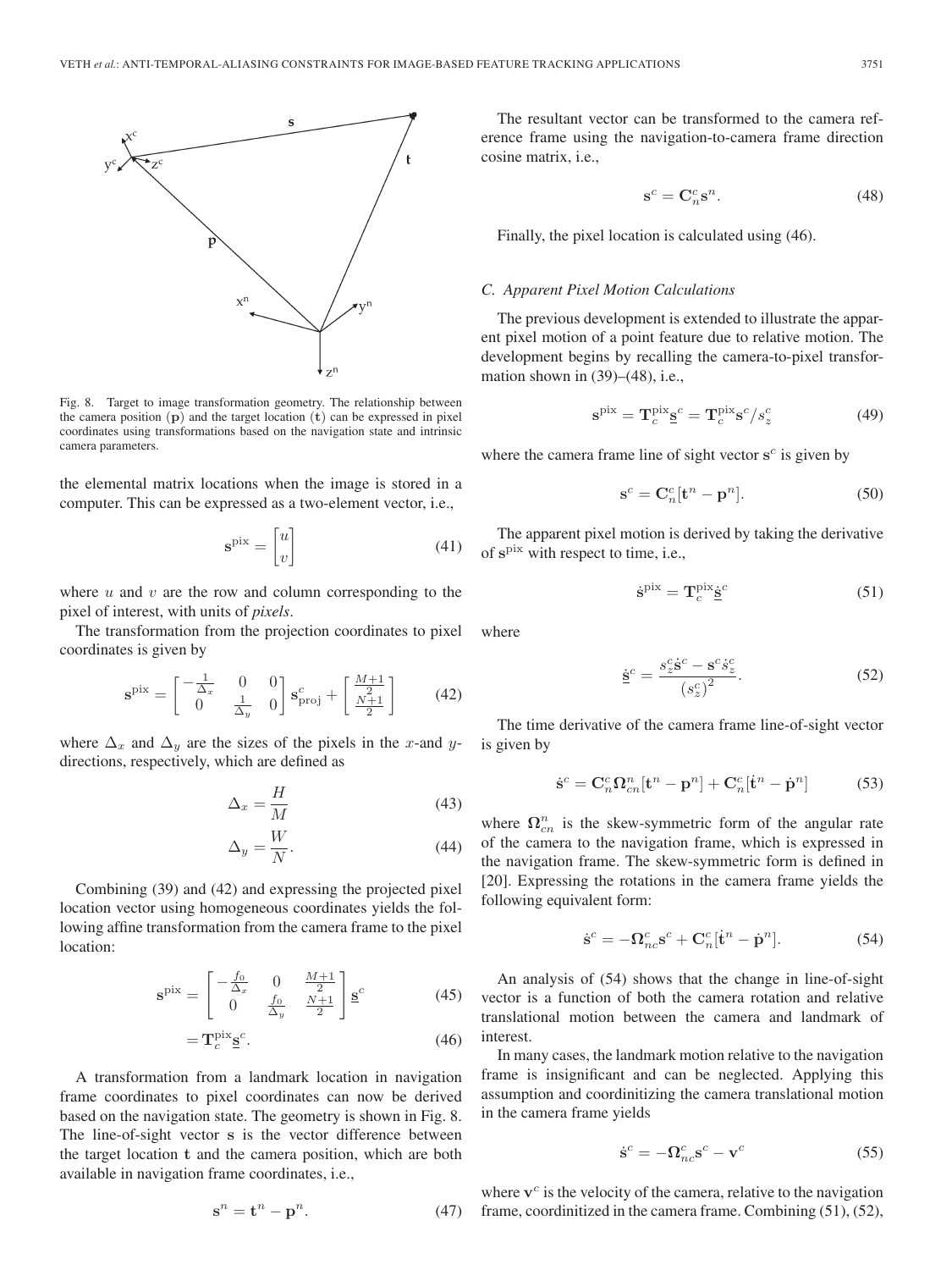and (55) results in the well-known *optical flow equations* [21], which are the apparent motion in the  $x$ - and  $y$ -directions, i.e.,

$$
\dot{u} = -\frac{f_0}{\Delta x} \left( -\omega_y - \frac{v_x}{s_z^c} + \frac{s_x^c s_y^c}{\left(s_z^c\right)^2} \omega_x - \left(\frac{s_x^c}{s_z^c}\right)^2 \omega_y + \frac{s_y^c}{s_z^c} \omega_z + \frac{s_x^c}{\left(s_z^c\right)^2} v_z \right)
$$
\n(56)

$$
\dot{v} = \frac{f_0}{\Delta_y} \left( \omega_x - \frac{v_y}{s_z^c} - \frac{s_x^c s_y^c}{\left(s_z^c\right)^2} \omega_y + \left(\frac{s_y^c}{s_z^c}\right)^2 \omega_x - \frac{s_x^c}{s_z^c} \omega_z + \frac{s_y^c}{\left(s_z^c\right)^2} v_z \right)
$$
\n(57)

which is expressed using the scalar components of the rotation, velocity, and line-of-sight vectors referenced in (55).

The temporal sampling constraint proposed in the previous section indicates that it is desirable to sample such that the apparent pixel motion is limited to no more than one pixel of change per image in both the x and  $y$  spatial dimensions, provided that the image is sampled at spatial Nyquist frequency. Given a sample interval  $T_s$ , the maximum pixel motion component  $K_{\text{max}}$  can be approximated by

$$
K_{\text{max}} = \sqrt{\dot{u}^2 + \dot{v}^2} T_s \tag{58}
$$

which is subject to the following constraint:

$$
K_{\max} \le 1\tag{59}
$$

to guarantee nonaliased tracking.

In the next section, the derived apparent pixel motion is analyzed for a representative scenario that illustrates the difficulty in achieving samples from traditional imaging systems that do not violate the temporal sampling constraints presented above. The key idea is to determine the required frame rates required to eliminate the effects of *temporal* aliasing, assuming that each image is spatially sampled at or above the Nyquist spatial frequency. It will be shown that to ensure temporal sampling constraints, either relatively high frame rates will be required or antitemporal aliasing filtering will be required. Finally, we propose a solution for eliminating temporal aliasing by incorporating IMU data.

## VII. ILLUSTRATIVE CASE STUDY

In this section, the apparent pixel motion is calculated for a selection of representative imaging scenarios. As previously developed, the generalized sampling characteristics of a given imaging sensor are a function of a number of parameters. In this scenario, we will assume that the camera intrinsic parameters (i.e.,  $\Delta_x$ ,  $\Delta_y$ ,  $f_0$ , D, and  $\lambda$ ) are fixed in such a way to guarantee proper spatial sampling. For this case, we are interested in the resulting temporal sampling rate  $(f_t)$  that is consistent with the temporal sampling constraints derived in the previous section. Note that changing the frame rate will not affect the *resolution* of the images; however, it will affect the rate of change of each pixel over time, which directly affects the presence of temporal

TABLE I CAMERA INTRINSIC PARAMETERS. THE CAMERA INTRINSIC PARAMETERS ARE CHOSEN TO BE REPRESENTATIVE OF CURRENTLY AVAILABLE MACHINE VISION CAMERAS AND ARE CHOSEN TO ELIMINATE SPATIAL ALIASING

| Description           | Parameter    | Value | (Units) |
|-----------------------|--------------|-------|---------|
| Wavelength            |              | 550   | $\mu m$ |
| Focal length          | fo           |       | mm      |
| Lens Aperture         | D            | 6/16  | mm      |
| Vertical Image Size   | М            | 1024  | pixels  |
| Vertical Pixel Size   | $\Delta_{x}$ | 4.4   | $\mu$ m |
| Horizontal Image Size | N            | 1280  | pixels  |
| Horizontal Pixel Size | $\Delta y$   | 44    | $\mu$ m |

aliasing. The camera intrinsic parameters are chosen to be representative of currently available machine vision cameras. These parameters are shown in Table I.

The first case study is a simple  $5^{\circ}/s$  horizontal pan, with no translational motion. The resulting motion parameters for this condition are given as follows:

$$
\mathbf{v}^c = \begin{bmatrix} 0 \\ 0 \\ 0 \end{bmatrix} \left(\frac{\mathbf{m}}{\mathbf{s}}\right) \tag{60}
$$

$$
\omega_{nc}^{c} = \begin{bmatrix} 5\frac{\pi}{180} \\ 0 \\ 0 \end{bmatrix} \begin{pmatrix} \text{rad} \\ \text{s} \end{pmatrix}.
$$
 (61)

Substituting these motion parameters and the intrinsic camera parameters into (56) and (57) yields

$$
K_{\max} = \frac{6 \text{ mm}}{4.4 \text{ }\mu\text{m}} T_s \left\{ \left( \frac{s_x^c s_y^c}{\left( s_z^c \right)^2} \right)^2 + \left[ 1 + \left( \frac{s_y^c}{s_z^c} \right)^2 \right]^2 \right\}^{1/2} \frac{5\pi}{180}.
$$
\n(62)

As evinced in (62), the pixel motion is primarily a function of the camera motion with second-order effects related to the position of the point source within the image. The worstcase condition occurs at the extreme extents of the image. Substituting these conditions into (62) yields

$$
K_{\text{max}} = \frac{6 \text{ mm}}{4.4 \text{ }\mu\text{m}} T_s \{1.233\} \frac{5\pi}{180} \tag{63}
$$

$$
=146.7T_s.\tag{64}
$$

Applying the temporal sampling constraint and solving for  $T_s$  yields

$$
T_s \le \frac{1}{146.7} \quad \text{(s)}\tag{65}
$$

which results in a minimum frame rate of 146.7 Hz and, consequently, a maximum exposure time of 6.8 ms.

As shown in (56) and (57), the relationship between pan and tilt rates and the required sampling rate is linear. In addition, the relationship between the roll rate and the required sampling rate is linear and is strongly related to the location of the object in the image (e.g., objects far from the center of rotation have greater apparent motion).

In the next example, the effects of translational motion are investigated. Here, the camera is moving at 300 m/s with a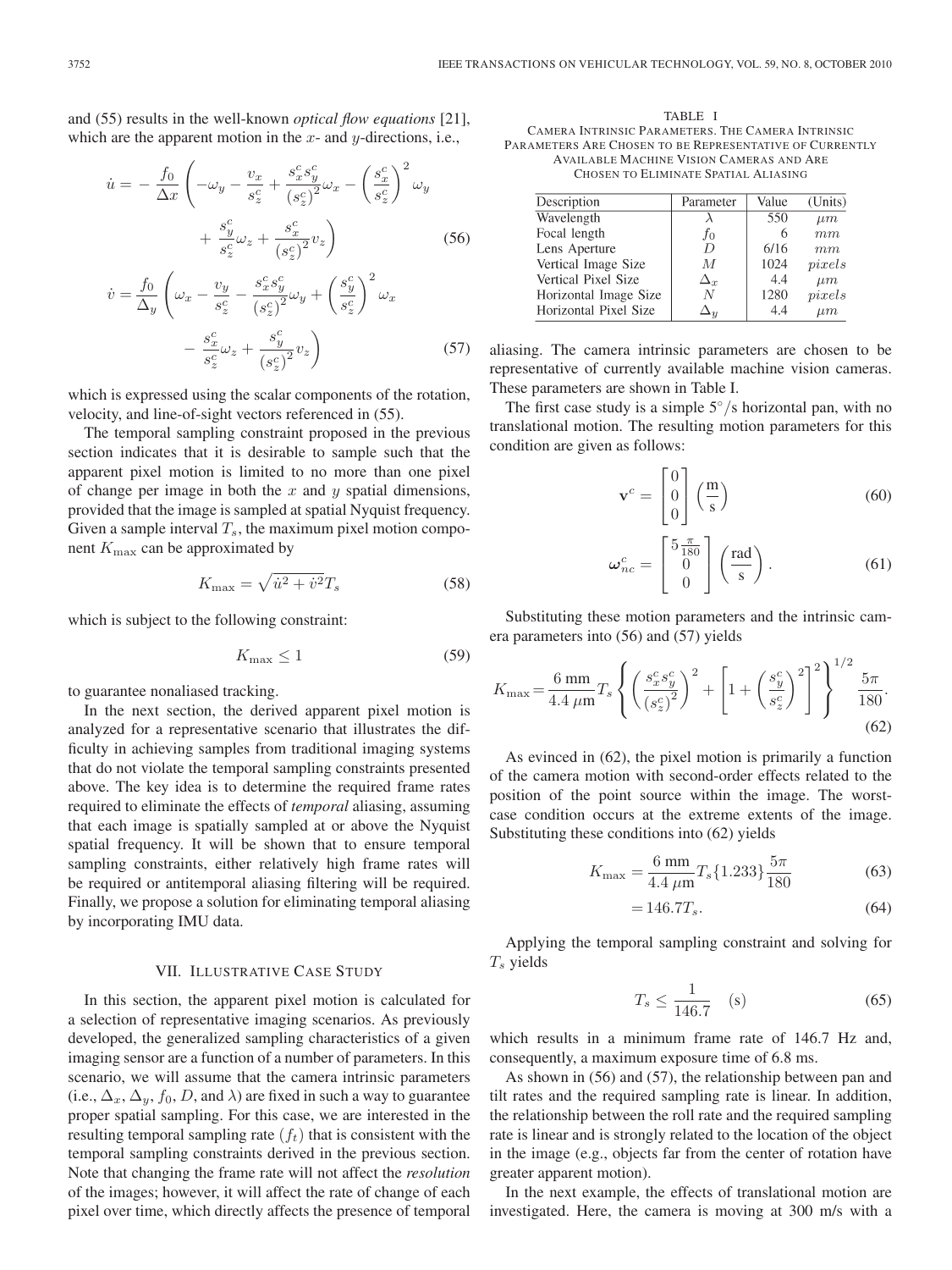fixed orientation. The distance to the terrain is 10 000 m, which represents a high-altitude cruise profile for an aircraft. The resulting motion parameters for this condition are given as follows:

$$
\mathbf{v}^c = \begin{bmatrix} 300 \\ 0 \\ 0 \end{bmatrix} \left(\frac{\mathbf{m}}{\mathbf{s}}\right) \tag{66}
$$

$$
\omega_{nc}^{c} = \begin{bmatrix} 0 \\ 0 \\ 0 \end{bmatrix} \left(\frac{\text{rad}}{\text{s}}\right). \tag{67}
$$

Substituting these motion parameters and the intrinsic camera parameters into (56) and (57) yields

$$
K_{\text{max}} = \frac{6 \text{ mm}}{4.4 \text{ }\mu\text{m}} T_s \left\{ \frac{300 \frac{\text{m}}{\text{s}}}{10000 \text{ m}} \right\} \tag{68}
$$

$$
K_{\text{max}} = 40.9T_s. \tag{69}
$$

Applying the temporal sampling constraint and solving for  $T_s$  yields

$$
T_s \le \frac{1}{40.9} \quad \text{(s)} \tag{70}
$$

which results in a minimum frame rate of 40.9 Hz and a maximum exposure time of 24.4 ms.

The final example represents the conditions expected during a low-level high-speed dash profile. As in the previous example, the camera is moving at 300 m/s with a relatively fixed orientation. However, in this case, the distance to the terrain is reduced to 300 m. The resulting motion parameters for this condition are given as follows:

$$
\mathbf{v}^c = \begin{bmatrix} 300 \\ 0 \\ 0 \end{bmatrix} \left(\frac{\mathbf{m}}{\mathbf{s}}\right) \tag{71}
$$

$$
\omega_{nc}^{c} = \begin{bmatrix} 0 \\ 0 \\ 0 \end{bmatrix} \left(\frac{\text{rad}}{\text{s}}\right). \tag{72}
$$

Substituting these motion parameters and the intrinsic camera parameters into (56) and (57) yields

$$
K_{\text{max}} = \frac{6 \text{ mm}}{4.4 \text{ }\mu\text{m}} T_s \left\{ \frac{300 \frac{\text{m}}{\text{s}}}{300 \text{ m}} \right\} \tag{73}
$$

$$
K_{\text{max}} = 1363.6T_s. \tag{74}
$$

Applying the temporal sampling constraint and solving for  $T_s$  yields

$$
T_s \le \frac{1}{1363.6} \quad \text{(s)} \tag{75}
$$

which results in a minimum frame rate of 1363.6 Hz and a maximum exposure time of 733  $\mu$ s.

In this example, the relationship between the of velocity of the camera and the range to the target becomes apparent. To first order, the apparent motion of a feature in an image due to translational motion is proportional to the ratio of the velocity of the camera and the range to the target. Determining the minimum sampling constraints for general motion requires knowledge of the maximum velocity-to-range ratio expected based on the imaging conditions, as well as the maximum rotational rates between the camera and the world reference frame.

These case studies illustrate the frame rates required to sample at the Nyquist frequency. In general, the desired frame rates are not readily attainable using common hardware and lighting conditions. In many current correspondence search schemes (e.g., [10], [22], and [23]), the Nyquist sampling frequency for point sources is simply ignored, and the search scheme seeks the so-called "strong" features that are consistent between frames and geometrically consistent within a collection of other features [e.g., RANdom SAmple Consensus (RANSAC)]. It is our assertion that these feature extraction and correspondence techniques are effectively applying low-pass anti-temporalaliasing filters that eliminate the higher frequency components that are corrupted by temporal aliasing.

As mentioned previously, there is a strong coupling between changes in camera pose and the apparent pixel motion. In the next section, measurements from an inertial sensor are used to mitigate the effects of temporal aliasing.

# VIII. INCORPORATION OF INERTIAL SENSOR MEASUREMENTS

As shown in the previous section, nonaliased temporal sampling can require relatively high frame rates, even for relatively simple imaging scenarios. High frame rates can present a number of challenges for a given imager, including high communication bandwidth requirements and short exposure times, requiring more sensitive (and expensive) sensors. We propose to exploit the information provided by inertial sensors to reduce the image sampling rates required to deliver antialiased measurements. The development of the aided sampling theory is presented as follows.

Inertial sensors can provide 3-D measurements of both the angular rate and the specific force (i.e., the sum of acceleration with respect to inertial and gravity) [24]. When combined with a kinematic model, this information can be exploited to produce an estimate of the trajectory. For the purposes of this illustration, the error dynamics can sufficiently be modeled using the following method.

When target motion was assumed to be effectively stationary, the apparent pixel motion [see (56) and (57)] was a function of the camera rotation rate and velocity with respect to the navigation frame and the relative location of the landmark. Strapdown inertial sensors measure both the angular rotation increment  $\Delta \theta_{ic}^c$  and the specific force increment  $\Delta v^c$  with respect to the inertial reference frame. When combined with knowledge of the gravity vector, kinematic equations can be used to estimate the position, velocity, and attitude of the sensor. The inertial measurement errors, initial navigation state uncertainty, and errors in the gravity model all contribute to the inevitable unstable error growth experienced by all unaided strapdown INSs. A thorough development of these properties can be found in [24].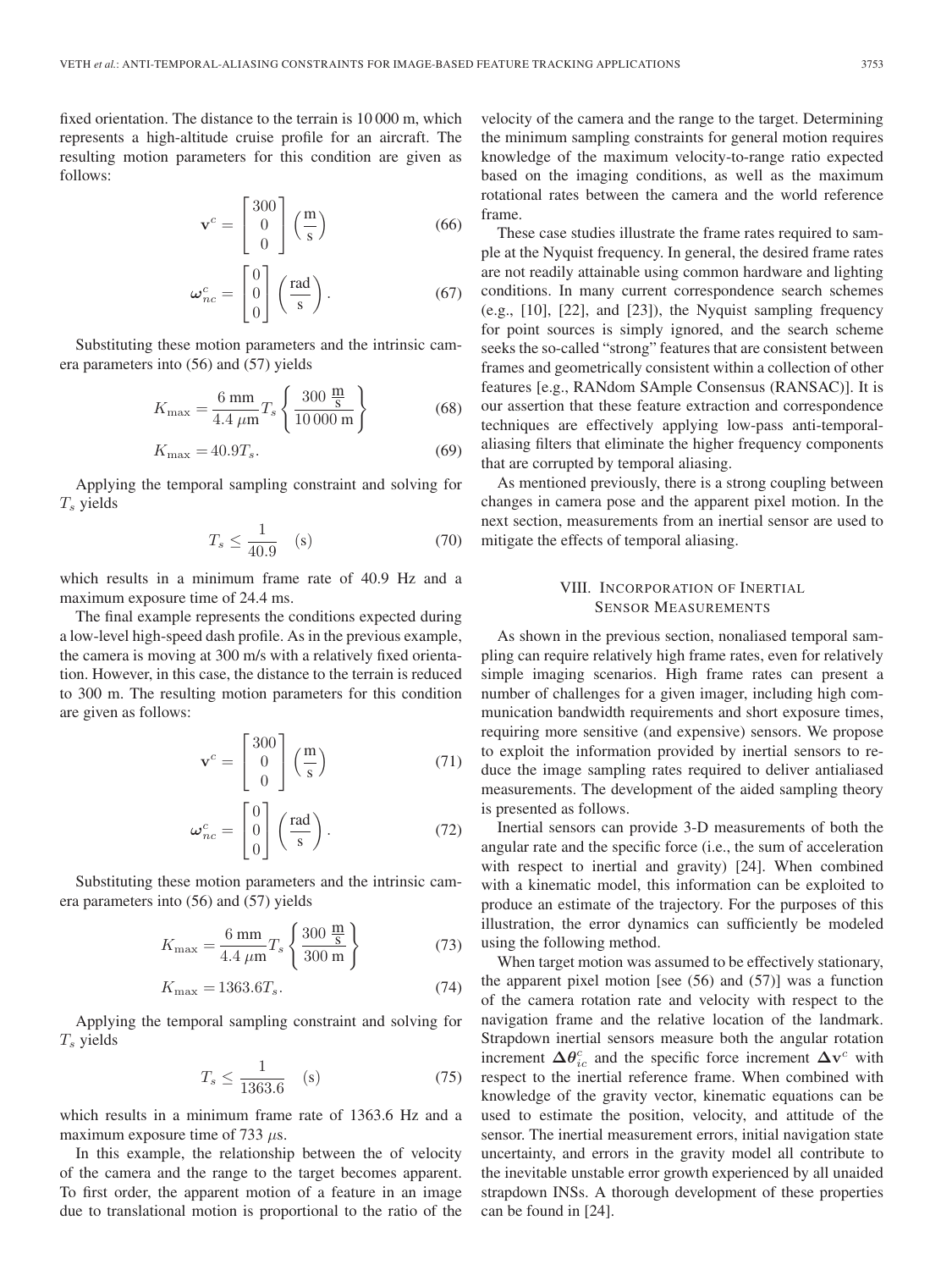While all INSs experience unstable error growth over time, the relatively short durations between images allow us to model the errors between successive images using a simpler model. The first approximation assumes that the navigation reference frame is effectively an inertial reference frame over the short term. The second approximation assumes a general knowledge of the navigation state (e.g., the system is reasonably aligned) such that any errors in the navigation state itself do not dominate the pixel motion prediction between frames. Finally, in the cases where the camera is experiencing translational motion, prior knowledge of the range to the target is implicitly assumed. This information can be obtained using a number of techniques, both passive and active. See [25] for more details.

Thus, the simplified inertial sensor model represents the measurement as the sum of the true value plus an error and is given as

$$
\tilde{\omega}_{nc}^{c} = \omega_{nc}^{c} + \delta \omega_{nc}^{c}
$$
\n(76)

$$
\tilde{\mathbf{v}}^c = \mathbf{v}^c + \boldsymbol{\delta}\mathbf{v}^c \tag{77}
$$

where  $\omega_{nc}^c$  is the true angular rotation rate, and  $\mathbf{v}^c$  is the true velocity. The tilde represents the corrupted measurement as received from the inertial sensor. The inertial measurement errors  $\boldsymbol{\delta}\boldsymbol{\omega}_{nc}^{c}$  and  $\boldsymbol{\delta}\mathbf{v}^{c}$  can be represented as random vectors with the following statistics over the interval  $T_s$ :

$$
\mathbf{E}\left[\delta\omega_{nc}^{c}\right] = \mathbf{0}_{3\times3} \tag{78}
$$

$$
\mathbf{E}\left[\delta\omega_{nc}^{c}\delta\omega_{nc}^{c^{T}}\right] = q_{w}
$$
\n(79)

$$
\mathbf{E}[\delta \mathbf{v}^c] = \mathbf{0}_{3 \times 3} \tag{80}
$$

$$
\mathbf{E}\left[\boldsymbol{\delta v}^c \boldsymbol{\delta v}^{c^T}\right] = \left(\sigma_{v_0}^2 + q_a T_s\right) \mathbf{I}_{3 \times 3}.\tag{81}
$$

The gyroscopic and accelerometer error sources are assumed to be collectively independent. Substituting the velocity and angle increment measurements from the inertial sensor algorithm into the pixel motion equations from (56) and (57) and integrating the error terms results in the residual pixel motion error rate due to inertial measurement errors, i.e.,

$$
\delta \dot{u} = -\frac{f_0}{\Delta_x} \left( -\delta \omega_{nc_y}^c - \frac{\delta v_x^c}{s_z^c} + \frac{s_x^c s_y^c}{(s_z^c)^2} \delta \omega_{nc_x}^c - \left( \frac{s_x^c}{s_z^c} \right)^2 \times \delta \omega_{nc_y}^c + \frac{s_y^c}{s_z^c} \delta \omega_{nc_z}^c + \frac{s_x^c}{(s_z^c)^2} \delta v_z^c \right)
$$
(82)

$$
\delta \dot{v} = \frac{f_0}{\Delta_y} \left( \delta \omega_{nc_x}^c - \frac{\delta v_y^c}{s_z^c} - \frac{s_x^c s_y^c}{(s_z^c)^2} \delta \omega_{nc_y}^c + \left( \frac{s_y^c}{s_z^c} \right)^2 \times \delta \omega_{nc_x}^c - \frac{s_x^c}{s_z^c} \delta \omega_{nc_z}^c + \frac{s_y^c}{(s_z^c)^2} \delta v_z^c \right)
$$
(83)

where  $\delta \dot{u}$  and  $\delta \dot{v}$  are the random pixel location errors rates in the  $x$ - and  $y$ -directions, respectively. The standard deviation of the residual pixel errors is given by calculating the variance of pixel errors after integrating over an interval of  $T_s$ , yielding

$$
\sigma_{u} = \frac{f_{0}}{\Delta_{x}} \left[ T_{s} \left( q_{w} + \frac{\sigma_{v_{0}}^{2} + q_{a} T_{s}}{s_{z}^{c}} + \frac{s_{x}^{c} s_{y}^{c}}{(s_{z}^{c})^{2}} q_{w} + \left( \frac{s_{x}^{c}}{s_{z}^{c}} \right)^{2} q_{w} \right. \right. \\
\left. + \frac{s_{y}^{c}}{s_{z}^{c}} q_{w} + \frac{s_{x}^{c} \left( \sigma_{v_{0}}^{2} + q_{a} T_{s} \right)}{(s_{z}^{c})^{2}} \right) \right]^{1/2} \quad (84)
$$
\n
$$
\sigma_{v} = \frac{f_{0}}{\Delta_{y}} \left[ T_{s} \left( q_{w} + \frac{\sigma_{v_{0}}^{2} + q_{a} T_{s}}{s_{z}^{c}} + \frac{s_{x}^{c} s_{y}^{c}}{(s_{z}^{c})^{2}} q_{w} + \left( \frac{s_{y}^{c}}{s_{z}^{c}} \right)^{2} q_{w} + \frac{s_{x}^{c}}{s_{z}^{c}} q_{w} + \frac{s_{y}^{c} \left( \sigma_{v_{0}}^{2} + q_{a} T_{s} \right)}{(s_{z}^{c})^{2}} \right) \right]^{1/2}.
$$

$$
^{1-} (85)
$$

The temporal sampling constraint can be applied in a similar manner as before; however, in this case, the constraint is applied to the standard deviation of *residual error* of pixel motion versus the total pixel motion considered in the unaided case, i.e.,

$$
\sigma_{K_{\text{max}}} = \sqrt{\sigma_u^2 + \sigma_v^2}.\tag{86}
$$

Enforcing the temporal sampling constraint on the residual random pixel motion requires selecting a confidence interval such that the residual pixel motion is constrained to less than one pixel uncertainty. This can be accomplished by evaluating the resulting probability distribution function of the residual pixel errors.

The preceding development is illustrated using a simple example. In this example, a consumer-grade inertial sensor is available with the following random walk parameters:

$$
q_w = 4.2 \times 10^{-7} \frac{\text{rad}^2}{\text{s}} \tag{87}
$$

$$
q_a = 1.9 \times 10^{-5} \frac{\left(\frac{\text{m}}{\text{s}}\right)^2}{\text{s}}.
$$
 (88)

As a further simplification, the pan components are isolated by assuming relatively distant targets (e.g.,  $s_z^c \rightarrow \infty$ ). This results in the following pixel uncertainties:

$$
\sigma_u = \frac{f_0}{\Delta_x} [T_s q_w]^{1/2} \tag{89}
$$

$$
\sigma_v = \frac{f_0}{\Delta_y} [T_s q_w]^{1/2}.
$$
\n(90)

Applying a 3- $\sigma$  bound to the prediction errors results in the following temporal sampling constraint:

$$
3\sigma_{K_{\max}} = 3f_0[T_s q_w]^{1/2} \sqrt{\left(\frac{1}{\Delta_x}\right)^2 + \left(\frac{1}{\Delta_y}\right)^2} \le 1.
$$
 (91)

For simplicity, assume the pixel sizes are equivalent ( $\Delta_x$  =  $\Delta_y = \Delta_{\text{pixel}}$ ), i.e.,

$$
3\sigma_{K_{\text{max}}} = \frac{3f_0[2T_s q_w]^{1/2}}{\Delta_{\text{pixel}}} \le 1.
$$
 (92)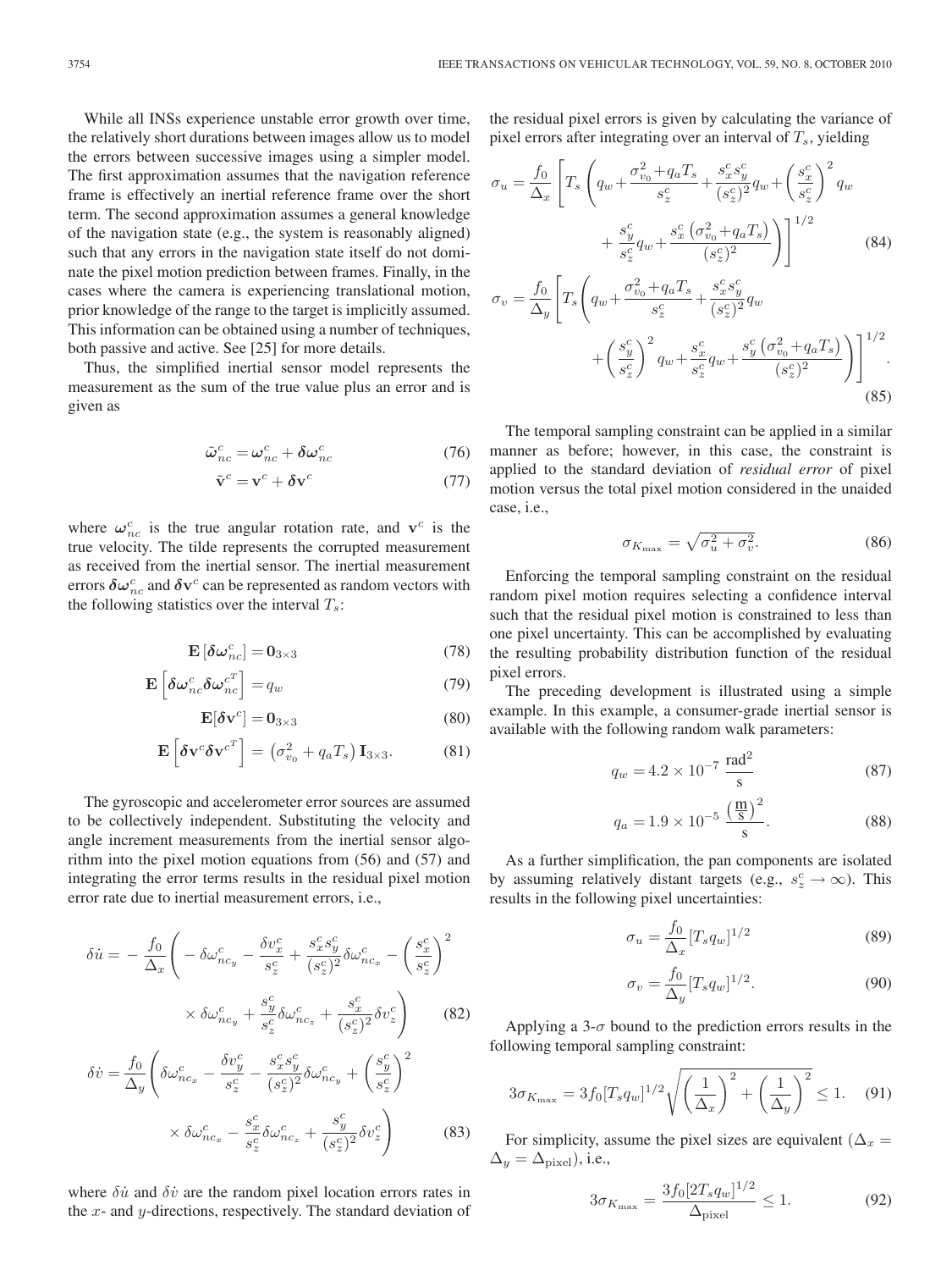TABLE II COMPARISON OF AIDED AND UNAIDED TEMPORAL IMAGE SAMPLING REQUIREMENTS FOR THE BASELINE CAMERA CONFIGURATION. SCENARIO DESCRIPTIONS ARE PROVIDED IN SECTION VII

|                      | Unaided              | Inertially Aided     |
|----------------------|----------------------|----------------------|
| Scenario Description | Sampling Rate $(Hz)$ | Sampling Rate $(Hz)$ |
| Horizontal pan       | >146.7               | >14.06               |
| High-altitude cruise | $>$ 40.9             | >14.06               |
| Low-altitude dash    | >1363.6              | >14.06               |

Solving for the sampling interval yields

$$
T_s \le \frac{\Delta_{\text{pixel}}^2}{18f_0^2 q_w} \tag{93}
$$

which corresponds to  $\gamma = 36/\pi$  (derived in Section V). From Fig. 6, this sampling constraint captures approximately 98% of the signal energy, depending on the frequency response characteristics of the lens.

Substituting the previously presented camera and inertial parameters yields

$$
T_s \le \frac{1}{14.06} \text{ (s)}\tag{94}
$$

which results in a minimum frame rate of 14.06 Hz and a maximum exposure time of 71.1 ms.

This illustration shows the benefits possible when utilizing inertial measurements to reduce temporal aliasing. This result implies that, as long as the rotational motion is within the bandwidth of the inertial sensor, sampling at  $\geq$ 14.06 Hz will give acceptable antialiased results. Thus, when incorporating inertial measurements for feature anti-temporal aliasing, the sampling rate is effectively *independent* of camera motion.

With this result in mind, the required temporal sampling requirements can be compared between the unaided and inertially aided techniques. The results are shown in Table II. Tightly coupling inertial measurements can significantly reduce the image sampling frequency for nonaliased feature tracking and is effectively independent of the motion scenario. While this result is representative of a consumer-grade inertial sensor and camera, the required sampling rate is approximately inversely proportional to the quality of the inertial sensor. Thus, if a lower quality inertial sensor was used,  $q_w$  and  $q_a$  would increase, which as shown in (84) and (85), would result in higher required sample rates to eliminate temporal aliasing.

## IX. CONCLUSION AND FUTURE WORK

In this paper, the concepts relating spatial and temporal image sampling have been explored from first principles with focus on the consequences for the correspondence search and feature tracking problem. The sampling theory has been developed and shown to yield a natural interrelationship between acceptable spatial and temporal sampling frequencies. As a result, we have shown that when point source features move more than one pixel between frames, spatial-temporal aliasing *is* occurring. The relationships between apparent feature motion and temporal sampling requirements have been shown to require very high (possibly unattainable) temporal sampling rates to guarantee nonaliased sampling. We believe that this is an underlying cause that forces designers to exploit complicated feature tracking algorithms, which, in essence, can be viewed as sophisticated anti-temporal-aliasing filters. Unfortunately, these popular feature tracking algorithms are *ad hoc* in the sense that they do not directly treat the temporal aliasing problem from a statistical sampling perspective.

Once the problem is posed from this perspective, the incorporation of inertial sensors is a natural choice. Inertial sensors have been shown to have the capability to statistically constrain the apparent motion effects, which can result in a significant reduction in the required temporal sampling rates while alleviating the burden of feature correspondence search. In essence, inertial sensors have been proposed as a direct method for reducing or eliminating temporal aliasing, allowing for the use of sophisticated and efficient/robust correspondence search algorithms and operation under lower lighting conditions.

Indeed, the use of inertial measurements for aiding the feature correspondence search task is akin to the use of inertial measurements in an ultratightly coupled Global Positioning System and INS, where the inertial information is used to steer the phase-locked loops in a feedforward mechanization. This facilitates precise code tracking under dynamic conditions—a powerful combination of precision and robustness that is the hallmark of properly fused synergistic sensors [26].

There are a number of issues which require further work and development. First, applying statistical constraints from inertial sensors requires some knowledge of the scene to properly account for translational motion. We propose to address this issue by incorporating statistical knowledge of the terrain (either *a priori* or *in situ*), which could be dynamically applied to either control temporal sampling rate or exclude features for which temporal aliasing is predicted.

Second, this development does not exploit any geometric constraints regarding the scene itself. In certain cases (e.g., an aircraft imaging a relatively flat scene), the temporal sampling rate can be reduced below the worst-case threshold presented in this paper.

Ultimately, we believe that this theory demonstrates the complimentary nature of imaging and inertial sensors. As such, properly incorporating inertial sensors can be a major advantage in developing robust image tracking applications within reasonable imaging and image processing constraints. Our goal is to use the theory developed in this paper to serve as a foundation for future research, where we will analyze current feature matching algorithms from a statistical sampling perspective and hopefully find ways to improve their performance.

#### **REFERENCES**

- [1] M. J. Veth and M. Pachter, "Correspondence search mitigation using feature space anti-aliasing," in *Proc. Inst. Navigat. Annu. Meeting*, Apr. 2007, pp. 522–533.
- [2] M. Pachter and A. Porter, "INS aiding by tracking an unknown ground object—Theory," in *Proc. Amer. Control Conf.*, 2003, vol. 2, pp. 1260–1265.
- [3] Y. Ma, S. Soatto, J. Kosecka, and S. S. Sastry, *An Invitation to 3-D Vision*. New York: Springer-Verlag, 2004.
- [4] S. Hrabar and G. S. Sukhatme, "A comparison of two camera configurations for optic-flow based navigation of a UAV through urban canyons," in *Proc. IEEE/RSJ Int. Conf. Intell. Robots Syst.*, Sep. 2004, vol. 3, pp. 2673–2680.